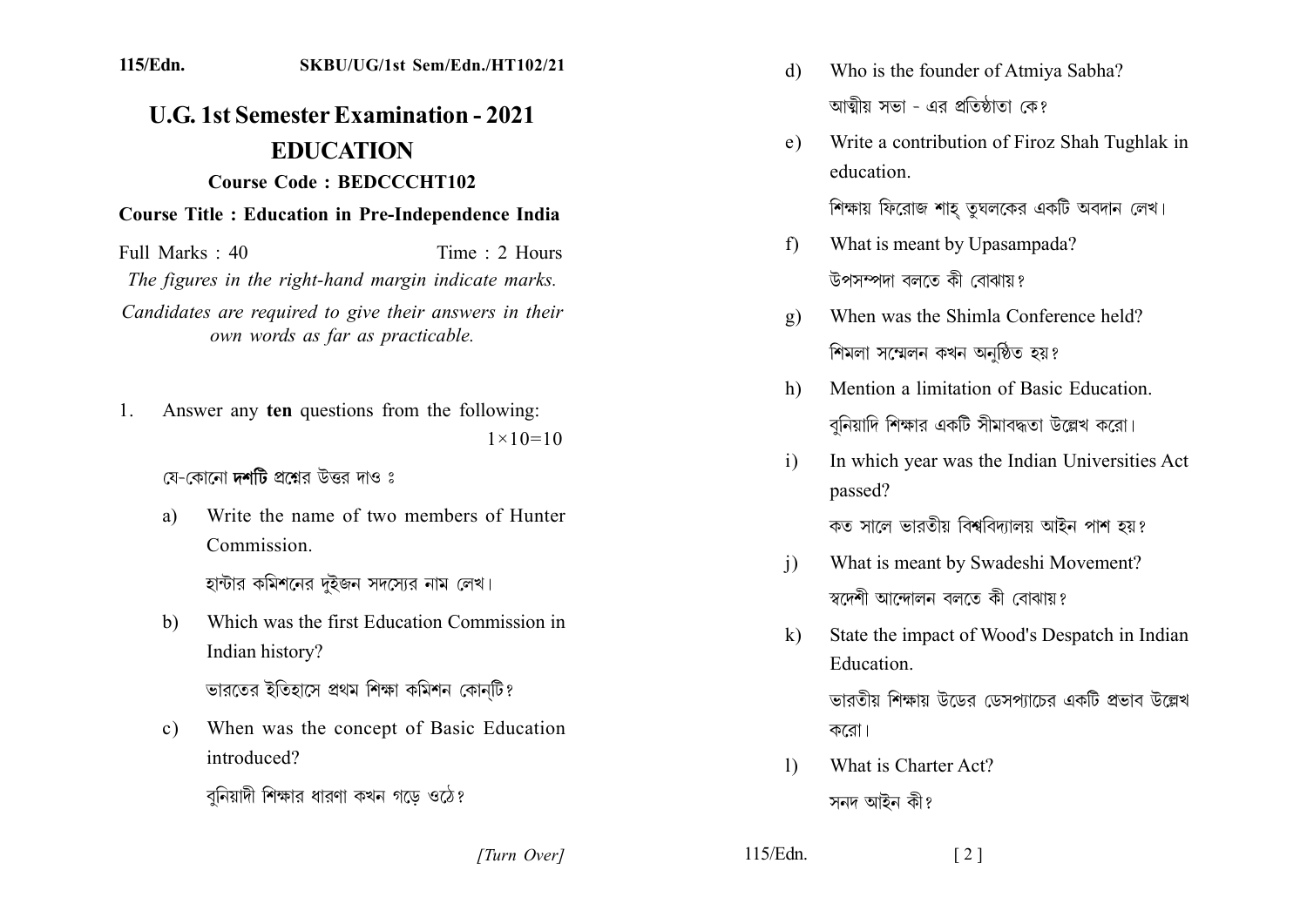- What is meant by B-Course?  $m$ )  $B$ -কোৰ্স বলতে কী বোঝ?
- What is the difference between Para Vidya and  $n)$ Apara Vidya?

পরাবিদ্যা ও অপরাবিদ্যার মধ্যে পার্থক্য কী?

Write a role of Brahmo Samaj in Bengal  $\sigma$ ) Renaissance

বাংলায় নবজাগরণে ব্রাহ্মসমাজের একটি ভূমিকা লেখ।

- Answer any five questions:  $2<sub>1</sub>$  $2 \times 5 = 10$ য়ে-কোনো **পাঁচটি** প্রশ্নের উত্তর দাও ঃ
	- Why is the Basic Education called Nai-Talim? a) বনিয়াদি শিক্ষাকে কেন নঈ-তালিম বলা হয়?
	- What is meant by Downward Filtration Theory?  $h)$ চুঁইয়ে পডা নীতি বলতে কী বোঝায়?
	- Write two causes of National Education  $c)$ Movement

জাতীয় শিক্ষা আন্দোলনের দটি কারণ লেখ।

How was the curriculum of Brahmanic system  $\mathbf{d}$ of education?

ব্রাহ্মণ্য শিক্ষা ব্যবস্থার পাঠ্যক্রম কেমন ছিল?

 $\begin{bmatrix} 3 \end{bmatrix}$ 

- Why is Wood's Despatch called Magna Carta  $e)$ of India? উডের ডেসপাচকে কেন ভারতের ম্যাগনা কার্টা বলা হয়?
- How was the status of women in Buddhistic  $f$ system of education?

বৌদ্ধ শিক্ষা ব্যবস্থায় নারীদের অবস্থান কেমন ছিল?

- Mention two significance of Basic Education.  $\mathbf{g}$ ) বুনিয়াদি শিক্ষার দুটি তাৎপর্য উল্লেখ কর।
- What is Madrasa?  $h$ ) মাদাসা কী?
- Answer any two questions:  $3<sub>1</sub>$  $5 \times 2 = 10$ য়ে-কোনো **দটি** প্রশ্নের উত্তর দাও ঃ
	- Discuss the contributions of Iswar Chandra  $\mathbf{a}$ Vidyasagar in Bengal Renaissance. বাংলাব নবজাগবণেব ক্ষেত্রে ঈশ্ববচন্দ বিদ্যাসাগবেব

অবদানগুলি আলোচনা কর।

- Briefly discuss the phases of National  $h$ ) **Education Movement** জাতীয় শিক্ষা আন্দোলনের পর্যায়গুলি সংক্ষেপে আলোচনা কর।
- Make a short note on Nalanda University.  $c)$ নালন্দা বিশ্ববিদ্যালয় সম্পর্কে একটি সংক্ষিপ্ত টীকা রচনা কর।

 $115/Edn$ .